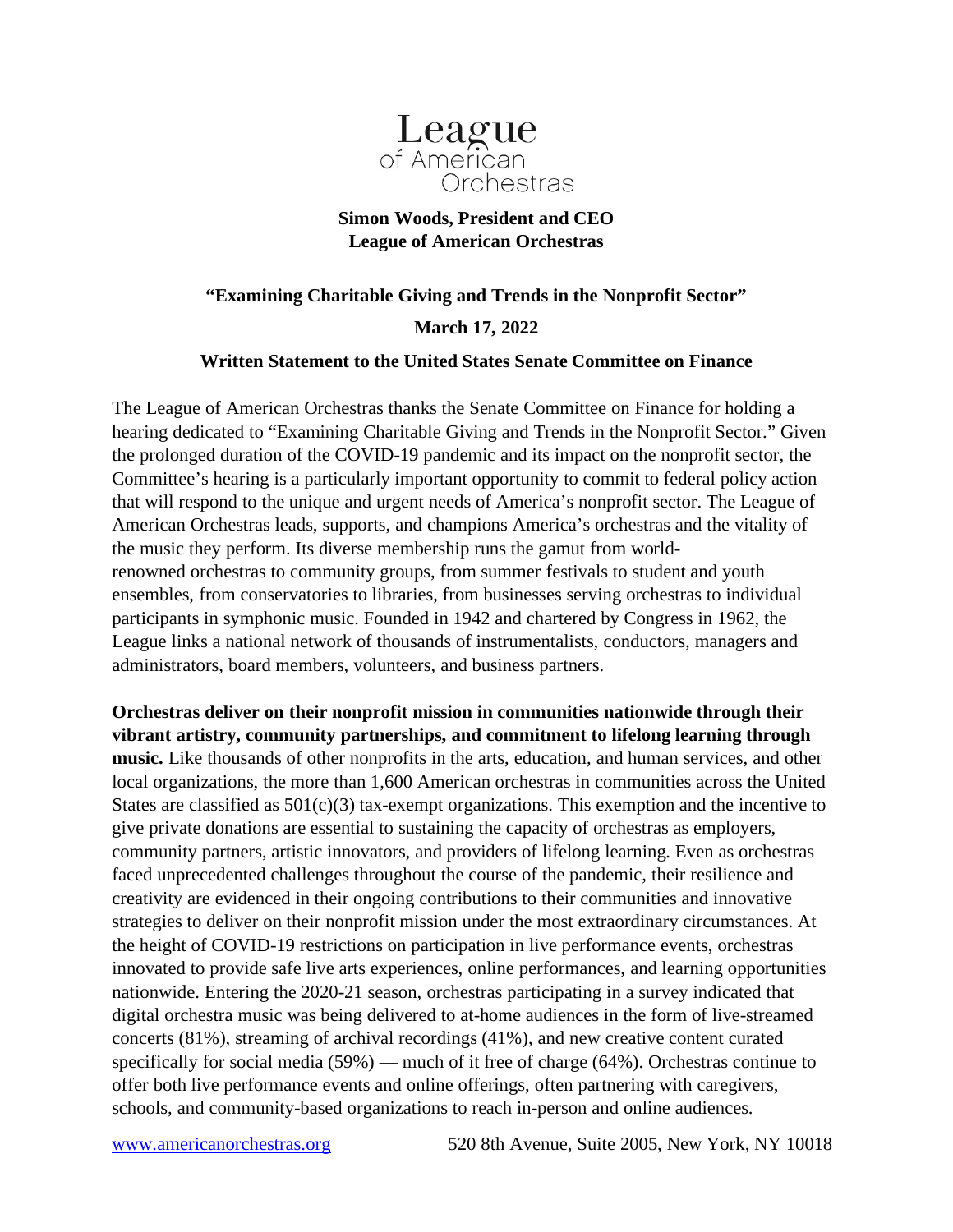

**Orchestras are part of the wider nonprofit economic engine that supports workforces and community revitalization amid COVID-19 recovery.** Orchestra expenses totaled more than \$2.1 billion in 2019. Their economic impact far exceeds that amount as orchestras create jobs, engage in commerce with local businesses, and spur local expenditures on related goods and services. Orchestras support a substantial workforce in communities across the country, engaging a large ensemble of 80 or more musicians for concerts, supported by a creative workforce of composers, administrative staff, stage technicians, ushers, and other professionals. America's adult and youth orchestras employ a dynamic team of teaching artists, community engagement professionals, and expert program staff that deliver lifelong learning through music.

**As part of the nonprofit charitable sector, orchestras depend upon private philanthropy and civic support to fuel programs that serve community needs.** Orchestras are 501(c)(3) nonprofit organizations, exist in all 50 states, serving virtually every community, with annual budgets ranging from less than \$30,000 to more than \$100 million. Two thirds of all orchestras have budgets under \$300,000. The artistic presentations, educational offerings, and communitybased programming generated by the orchestra workforce is supported by a critical combination of public and private support, and not by ticket sales alone. Support from donors across the economic spectrum is essential to making this work possible, as orchestras respond to the needs of communities and form partnerships through education, artistic, economic development, and social service programs. When examining giving to orchestras by individual donors who are not trustees, there is evidence of a broad base of community support for the orchestras' work; each year from 2010 through 2014, roughly 75% of the gifts made by non-trustee individuals were under \$250, including 45% under \$100, and 30% in the \$100-\$249 range. Community members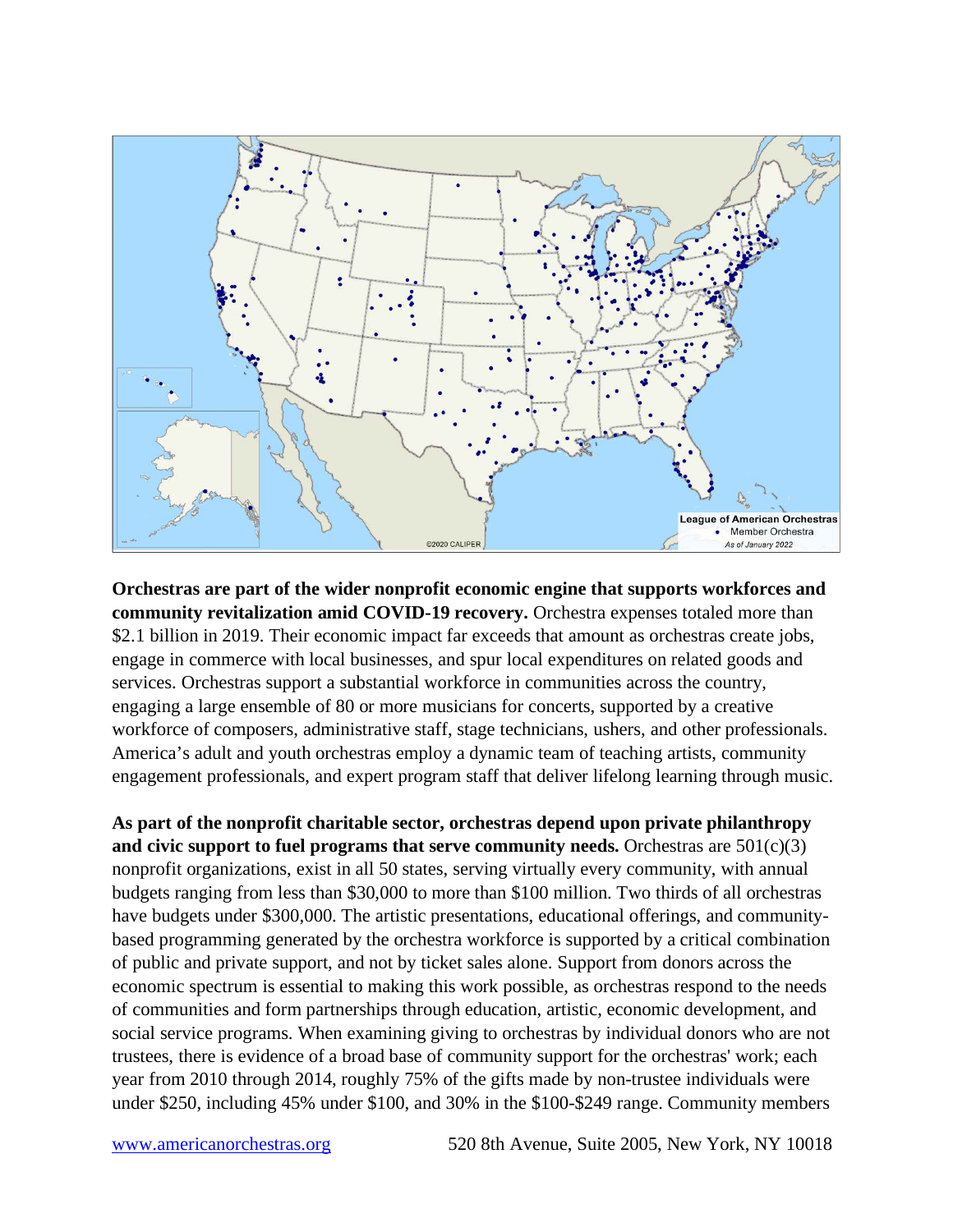with a wide range of economic means find value in their local orchestras and invest in their sustainability.

**The COVID-19 pandemic has made charitable giving even more essential.** Prior to the onset of the pandemic, private giving accounted for 43% of orchestra revenues. Like for-profit businesses, orchestras suffered severe earned revenue losses that threatened their workforces and their missions. By the summer of 2020 – even before the full force of the pandemic was felt – orchestras responding to a League survey reported that private giving accounted for 51% of the revenues that support the orchestras' workforces and mission. While decisions about operations during the pandemic have been closely connected to local and state public health mandates and each orchestra's individual financial situation continues to vary based on the return to live in-person performances, very many continue to suffer significant pandemic-related revenue losses. As infection rates fell on the retreat of the Delta variant, orchestras began to make gains in ticket sales, which provided hope for recovery in the longer term. However, the return of audiences from week to week was uneven, and the onset of the Omicron variant has had a severe and long-reaching impact on orchestras' financial capacity and workforce. Orchestras recently surveyed by the League are projecting ongoing revenue declines and increasing costs. When asked to look ahead to their potential organizational capacity for their fiscal year 2023 operations, only 35% were confident or very confident that philanthropy would sustain at its current level and only 32% were confident or very confident that ticket revenue would recover to its 2019 level.

**We urge the Committee to partner with the nonprofit sector to ensure that any future pandemic-related or long-term support for the small business sector is structured so that nonprofit organizations are assured eligibility.** Careful attention by Congress to nonprofit eligibility for COVID relief was essential to unlocking access to relief for orchestras and other nonprofit organizations. Federal support has made it possible to keep doors open, utility bills paid, and many workers on payroll, but the duration of the pandemic continues to strain all revenue sources and new and renewed federal assistance is needed. We are extremely grateful for the federal support to-date that has provided essential assistance during such an unprecedented and prolonged public health crisis. Of orchestras responding to a recent League of American Orchestras survey, 92% reported that federal relief had a significant or very significant impact on their ability to maintain their performance and other program activity, and 90% reported that these funds had a significant or very significant impact on their ability to retain their workforce. In addition to Shuttered Venue Operators Grants and dedicated National Endowment for the Arts funding, nonprofit access to forgivable Paycheck Protection Program loans, Employee Retention Tax Credits, enhanced charitable giving incentives, and other forms governmental assistance have helped to see orchestras through the first two years of the pandemic. However, most forms of federal relief expired at the end of 2021, and the need for help persists.

## **Orchestras and the wider nonprofit sector will be essential contributors to our nation's recovery from the pandemic and must be supported by federal policies that restore and**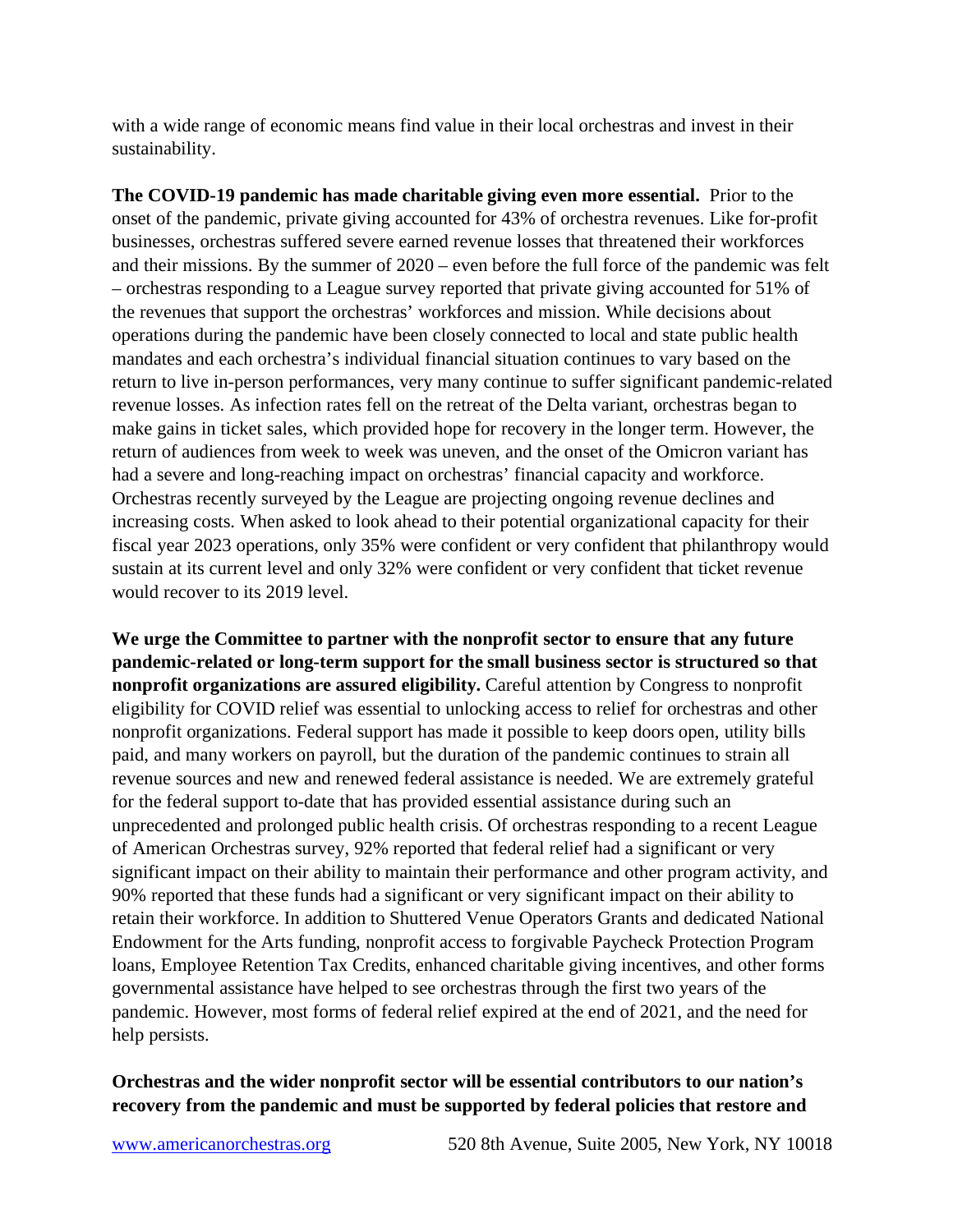**further strengthen the sector nationwide.** The League of American Orchestras is closely partnered with the National Council of Nonprofits, Independent Sector, and the Charitable Giving Coalition in support of comprehensive policy action to increase support for the nation's charitable sector, and we support the written recommendations submitted to this committee by those organizations. We urge the Committee to lead Congressional action on policies that are urgently needed, and to seek partnership with the nonprofit sector to ensure that long-term federal leadership proactively supports our nation's charitable and philanthropic sectors.

This Committee can support the following action on active proposals related to tax policy and the nonprofit sector:

- Increase charitable giving by reinstating and making permanent the above-the-line, universal charitable deduction. Federal COVID-19 Relief recognized how important giving incentives are by including in the CARES Act a \$300 "universal charitable deduction" available to all taxpayers and extending that provision in the COVID-19 Economic Relief Bill along with allowing up to a \$600 deduction for joint filers in 2021. Expanding and making this provision permanent will grow the capacity of the nonprofit arts sector to support communities. While the initial impulse to give comes from the heart, studies have repeatedly shown that charitable giving incentives have a significant impact on how much and when donors contribute.
- Reinstate the ability for individuals who itemize on their taxes to deduct up to 100% of their adjusted gross income for charitable contributions, and the ability of corporations to deduct up to 25% of taxable income.
- Enact the Legacy IRA Act, which would expand the Charitable IRA Rollover to treat donations made by retirees to gift annuity programs as pre-tax income.
- Reinstate the Employee Retention Tax Credit for the fourth quarter of 2021 and extend its duration, modifying nonprofit eligibility beyond the current "gross receipts" test. Orchestras are among the many nonprofit employers that have been counting on quarter four 2021 access to the ERTC to support the decisions they made to bring employees back on the payroll and increase operating capacity to serve their communities.
- Enact the Artist-Museum Partnership Act, which would encourage new gifts by living composers and conductors, including original manuscripts, marked scores, and performance notes. For composers and conductors considering whether to contribute their works and archives to a charitable organization or to make them available to private collectors, the ability to take a fair-market value tax deduction may be the key incentive that allows the artist to contribute their work to a nonprofit cultural organization.
- Enact the Performing Artist Tax Parity Act of 2021, which would reinstate deductions for unreimbursed employee business expenses. Across occupations, comprehensive tax